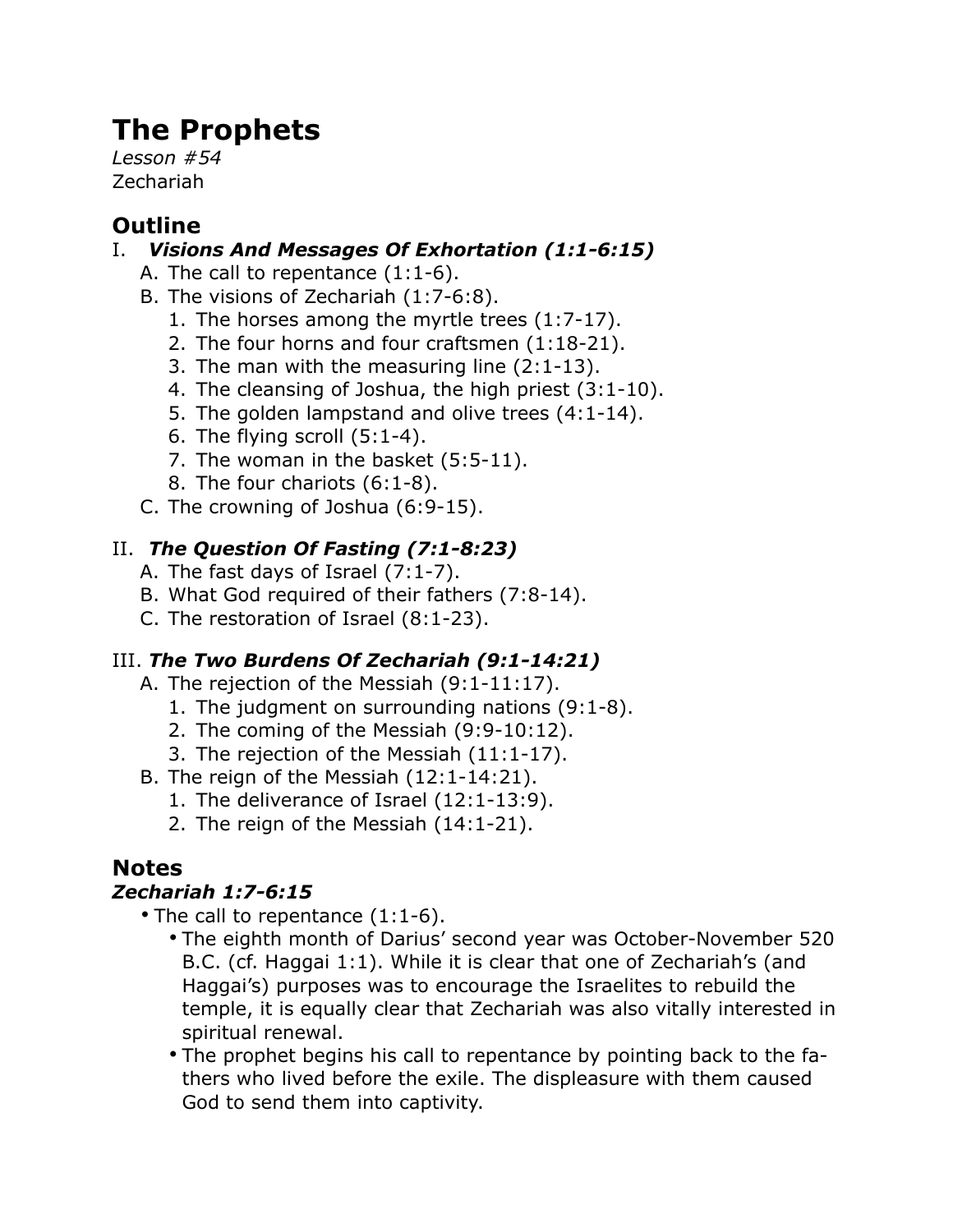- The experience of history should be one of the greatest teachers people have, but the teacher has dull students. Each new generation must learn for itself.
- The visions of Zechariah (1:7-6:8).
	- The horses among the myrtle trees (1:7-17).
		- Exactly five months after work on the house had begun (Haggai 1:15), and two months after Haggai's last speech (Haggai 2:10, 20), a series of eight visions was shown to Zechariah in one night.
		- The angel of God explains that the riders of the various colored horses are God's servants or messengers who He has sent to keep watch over the earth, especially the nations of the earth.
		- It seems likely that the chief of the riders is the angel of God. The angel asks, "How long" before mercy is shown on Jerusalem and the cities of Judah? The 70 years is the time foretold by Jeremiah (25:11-12; 29:10).
	- The four horns and four craftsmen (1:18-21).
		- Horns are symbols of power of strength (Amos 6:13) and four is the complete world number. The four stand for all world powers who have scattered God's people, sifting them among the nations (Amos 9:9).
		- Immediately, in the same context, God showed the prophet four smiths or carpenters. They probably represent what was formerly known in this country as "blacksmiths."
		- As the horns had scattered and humiliated Judah, so now the smiths had come to terrify the powers. God is the judge of all and every nation meets its match in Him.
	- The man with the measuring line (2:1-13).
		- The latter angel seems to possess superior authority over either "the man" or the interpreting angel.
		- The "young man" represents those among the Jews who thought only of physical Jerusalem, who had little concept of the spiritual nature of what God was doing.
		- God further assured the "young man" and the prophet, and through him all the people, that God will be a wall of fire about His new Jerusalem. The vision assured the people that the Jerusalem of God's concern is spiritual.
	- The cleansing of Joshua, the high priest (3:1-10).
		- The vision now shown to the prophet does not involve just one man, Joshua the high priest, but must be thought of as including the entire priesthood, and through them the whole nation.
		- Satan, "the adversary" or accuser of men, wanted to prevent God from accepting Joshua, and through him the nation would be denied favor with God because of sin.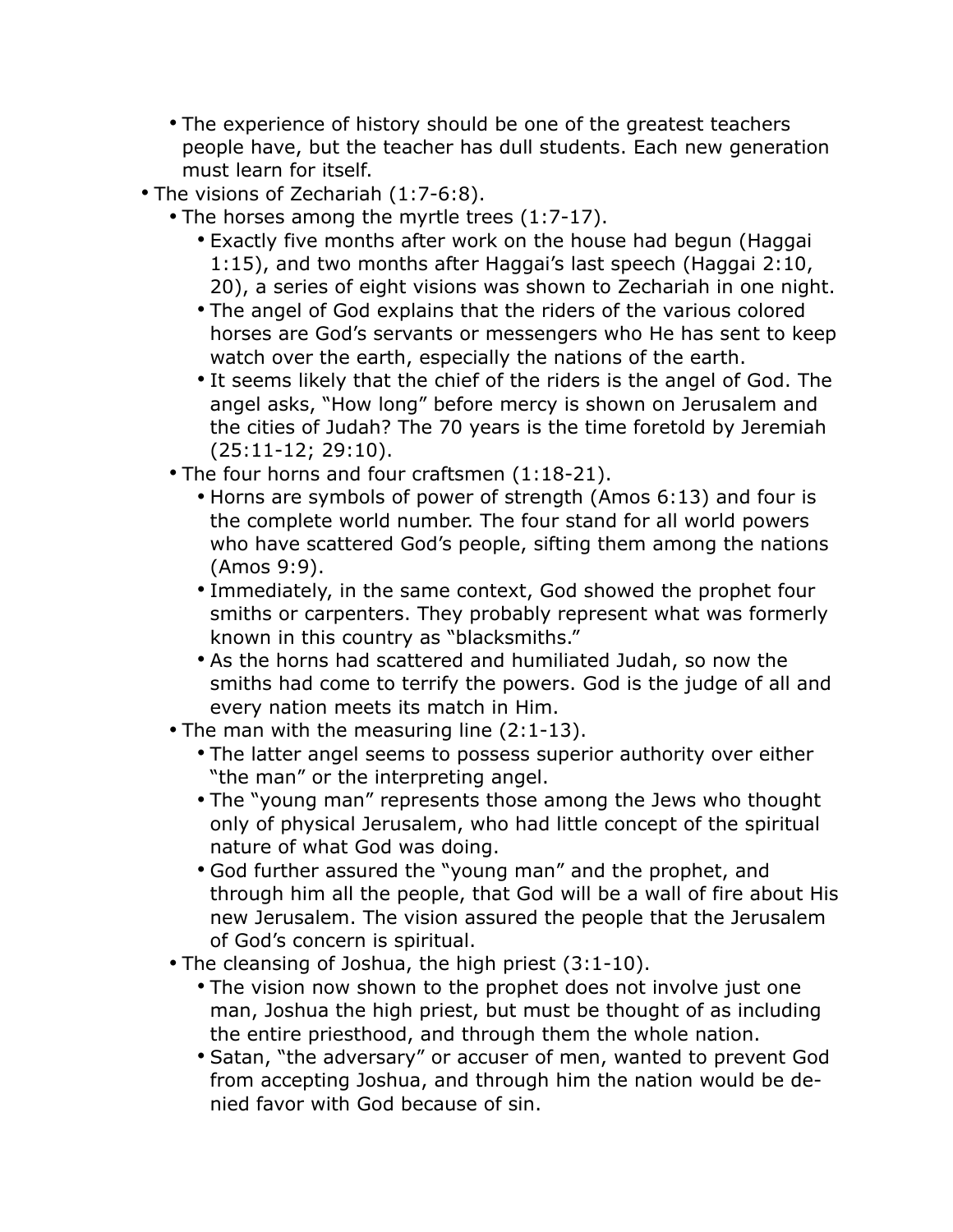- The filthy garments represent the sins by which the priesthood and the nation had become polluted (cf. Isaiah 64:6). The removal of the filthy garments was symbolic of the taking away of the iniquity which they symbolized.
- What God had just done in assuring the priesthood a place of access to Him would find its full and ultimate realization in the Branch. These would be a sign or assurance of future completeness of access under the full and complete High Priest.
- The golden lampstand and olive trees (4:1-14).
	- The idea expressed by the seven would be that an abundance of oil for the lamps is amply provided by God. Although the prophet had never seen the candlestick of the tabernacle or one of the ten in Solomon's temple, he should have known something of the significance of its symbolism.
	- This vision was a message to the despairing Zerubbabel. No doubt he viewed the task before him of rebuilding the temple and the temper and weakness of the people and had become discouraged. A word of assurance from God would be his greatest need.
	- Zerubbabel is further encouraged by the assurance that all obstacles that stand in his way will be removed. Zerubbabel had laid the foundation of the house and "his hands shall also finish it." The completed temple at the hands of Zerubbabel by the power of God would be the assurance that God had sent His angel to them.
	- The significance of the olive trees is that they are a picture of the completeness of God's Spirit by which the light of truth would be shed abroad in His temple. The "anointed ones" are evidently the offices of Joshua, the high priest, and of Zerubbabel, the governor.
- The flying scroll (5:1-4).
	- The roll probably indicates the demand for holiness upon all who draw near to God in His holy sanctuary. The "whole land" indicates not the whole world or earth, but the land of God's people, wherever they may be, whether in the land of Canaan or the uttermost parts of the earth.
	- It appears that the people who had returned from captivity had grown careless in enforcing the law of right relation to both man and God. The curse would enter into and abide in the midst of the house and consume it.
- The woman in the basket (5:5-11).
	- The ephah probably was used to designate a large basket or some such container of sufficient size to enclose a woman. The ephah and its content represent the people of wickedness throughout the land. They, together with their wickedness, would be removed out of the land.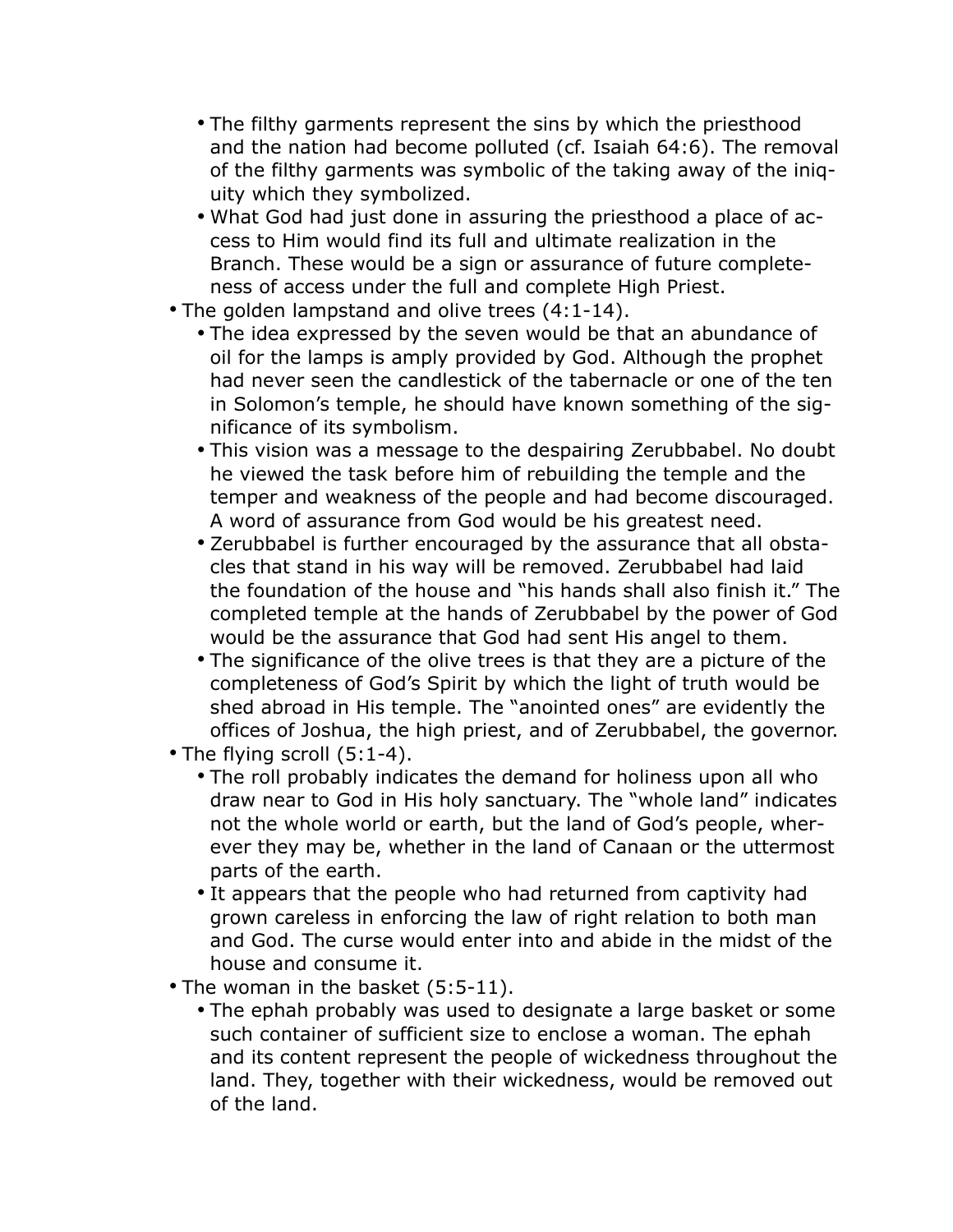- The two women indicated the instrumentalities of God for the removal of wickedness from the land. Shinar was a symbol of Satan's world government. The vision signifies the complete removal of wickedness from God's land to a kingdom of this world, suited for it; it symbolized a complete separation of the two, and this separation must be maintained throughout time.
- The four chariots (6:1-8).
	- The brass or bronze denotes the enduring nature of the mountains. The mountains seem to serve as pillars that guard the exit of the enclosure between which the chariots must come as they are sent on their mission by God.
	- The similarity between Ezekiel (5:16-17; 14:21) and Zechariah supports the conclusion that these chariots drawn by multiple colored horses and sent forth by God to the heathen nations indicate His judgments of famine, pestilence and sword, which were victorious in their mission.
	- Babylon had gone beyond all bounds of humanitarian conduct in the affliction of nations (Isaiah 14:6; 47:6); and, although the nation had fallen, the whole spirit of heathen cruelty that had characterized Assyria and Babylon and which now lived in the Persian Empire had not yet been judged.
	- The mission of the two messengers sent toward the north country is said by God to have quieted His Spirit. His Spirit is quieted when His righteousness is vindicated through judgment (cf. Ezekiel 5:13; 16:42; 24:13).
- The crowning of Joshua (6:9-15).
	- The three men had recently come from those of the captivity in Babylon. Zechariah was to take the offerings from these men and make a double-tiered crown which would signify the double office of priest and king.
	- Although Zerubbabel was governor, of the royal seed of David and in the genealogy of Christ, he was not king. Joshua was the bona fide high priest. The crown was to be placed only on Joshua's head.
	- The high priest and these men were to be for a sign that God would fulfill their true significance in the Branch (3:8). The Branch would build the spiritual temple of God. This temple is the church of the Lord (cf. 1 Peter 2:5; Ephesians 2:21-22; Hebrews 3:6).
	- In the throne of the Branch is combined both the kingly and priestly offices over God's people. This is abundantly confirmed in the New Testament (Acts 2:29-31; Hebrews 1:3, 13; 1 Corinthians 15:25-26; Revelation 20:11-15). The fulfillment of Zechariah's prophecy in Christ refutes the claim of millenarians that Christ is to rule on earth for one thousand years at His return from heaven.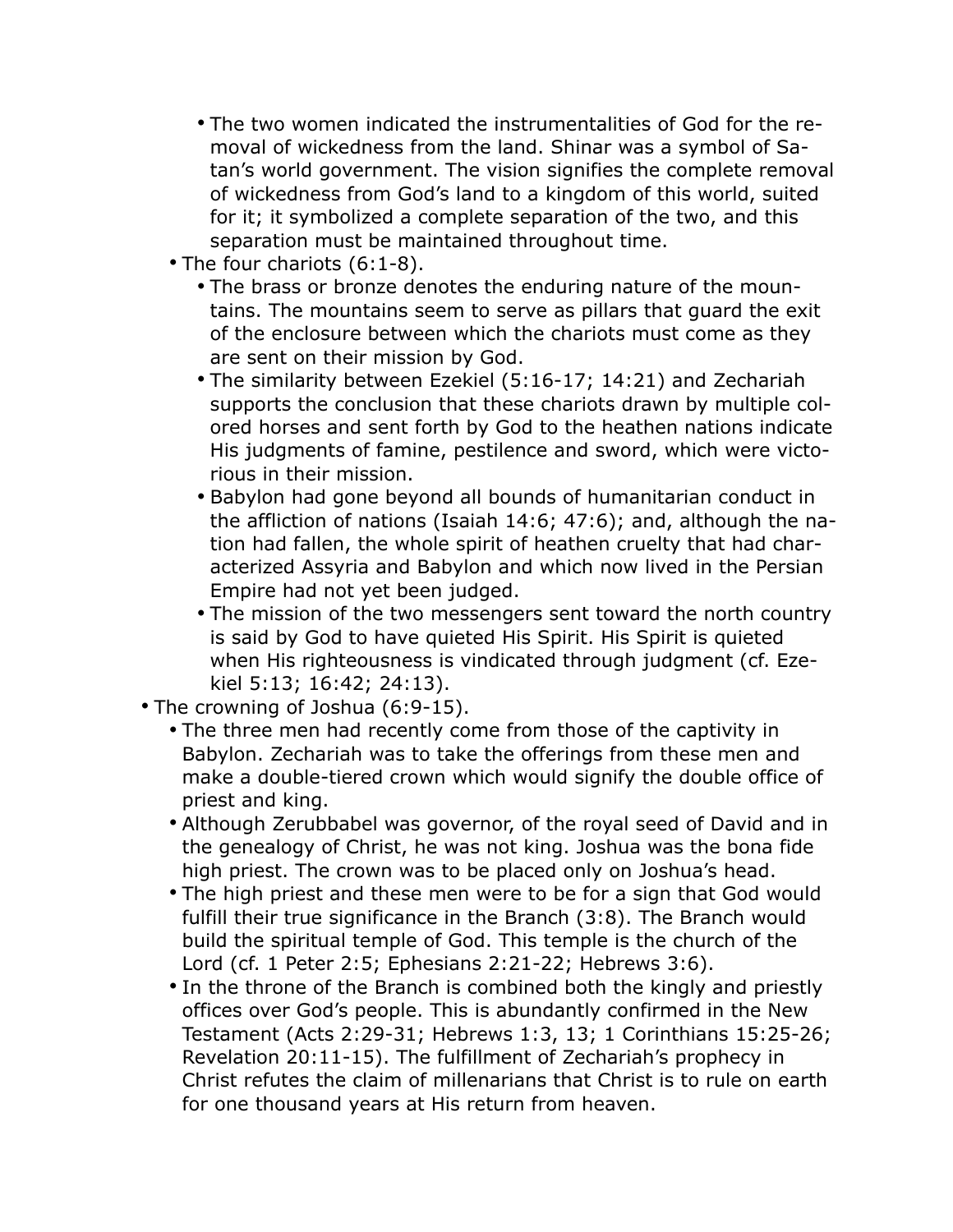#### *Zechariah 7:1-8:23*

- The fast days of Israel (7:1-7).
	- It was in the fourth year of Darius' reign, 518 B.C., when Zechariah comes forth with another recorded message, almost two years since he had received the eight night visions. "Chislev" corresponded to our December/January.
	- To judge from the foreign names -- Sharezer and Regemmelech the members of the delegation had probably been born in Babylonia. They directed their question to the temple priests and the divinely appointed prophets -- the latter would have included Zechariah -- at Jerusalem.
	- The reply was blunt and was directed to all the people of the land. It was a message that everyone needed; for those of Bethel, as well as others, had kept the fasts out of a selfish motive.
	- The fasts that were now being kept had not been authorized by God, but had grown out of their own self-pity rather than from a consciousness of sin. They needed to learn that men could not win the favor of God either by fasting or by eating and drinking.
- What God required of their fathers (7:8-14).
	- A fuller answer is given by God in this section to their question of fasting. The reply is made in a continued appeal to what had been said by the former prophets.
	- This section explains why the people's fasting meant nothing to God. They were guilty of legalism: an external adherence to the letter of the law while disregarding the internal spirit -- the true divine intent -- of the law.
	- Neither God nor His word has changed; both remain immutable. Those who lived before the captivity had refused to hearken. Their outward acts of rebellion, transgression and rejection had been symptoms and expressions of a perverse heart.
- The restoration of Israel (8:1-23).
	- Zechariah now contrasts Israel's past judgment with her future restoration; she is to repent and live righteously because of the promise of her future restoration. In the midst of whatever discouragement and uncertainty of the future that may have gripped the people, God gave them a strong word of assurance.
	- It was not time to fast over a destroyed city and temple; it was time to listen to the prophets of God, to be strong and to complete the work which had begun. The curse that had rested on them would now be removed.
	- On the ground of God's keeping His word in fulfilling His threat, the people could rest assured that He would keep His promise to do good and bless them.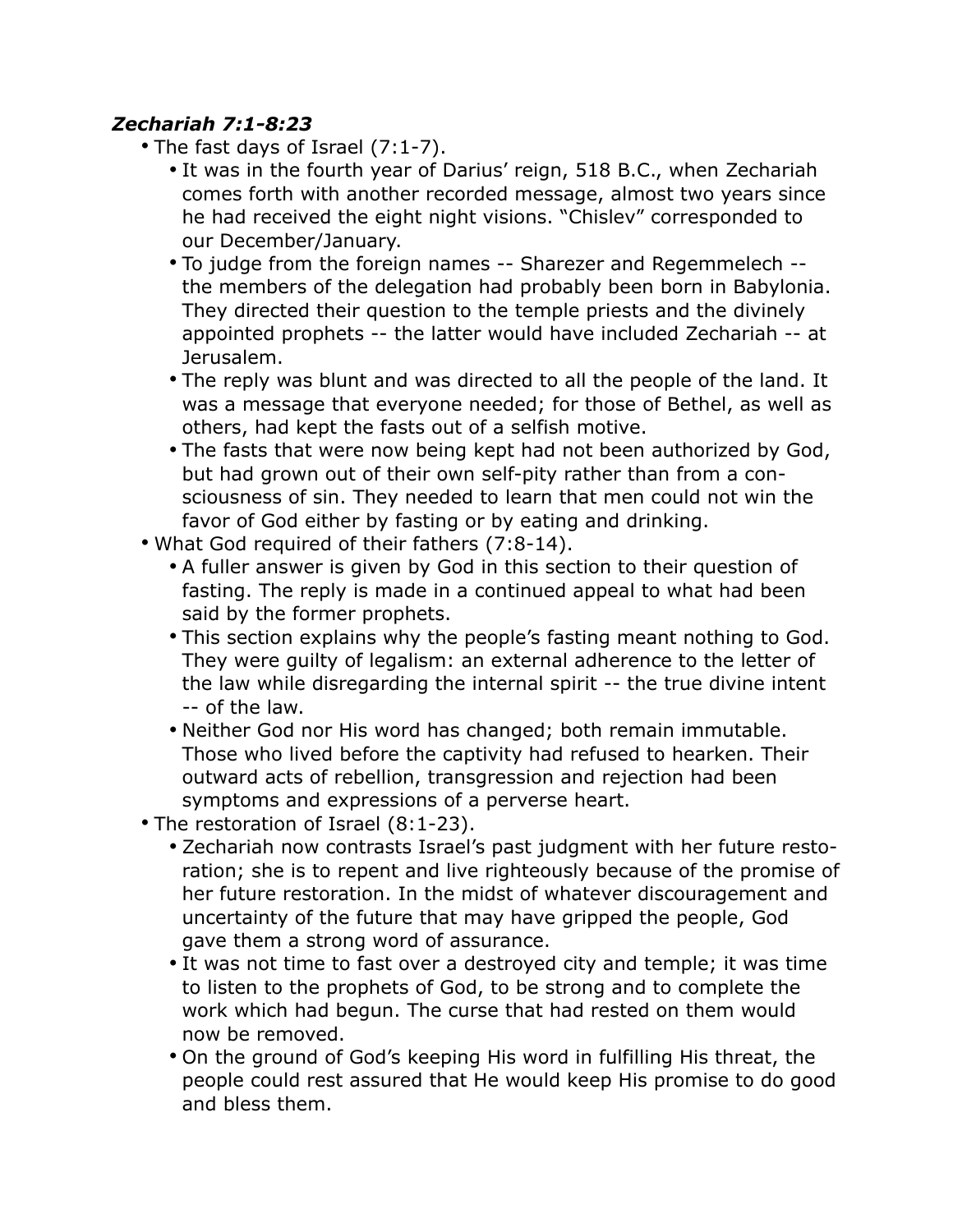• The people's mourning (expressed in fasting) will be turned into joy, for their low position among the nations will be changed. They will be a source of blessing to Gentiles, for all the peoples of the earth will join them to worship the Lord.

#### *Zechariah 9:1-14:21*

- The rejection of the Messiah (9:1-11:17).
	- The judgment on surrounding nations (9:1-8).
		- The judgment with which the first prophecy begins commences north of Palestine and proceeds south down the west coast of Syro-Palestine (9:1-7). However, Israel will be preserved for the coming of her Messiah (9:8). Thus this first section stands in sharp contrast with 1:11 and prepares the way for 9:9.
		- Tyre had demonstrated her wisdom in building a stronghold on an island about a half mile offshore from the mainland city and in turning to the sea where she established herself as a great commercial power.
		- With the fall of Tyre and Sidon, fear grips the inhabitants of Ashkelon. Gaza is sore pained at what she may expect, for her king will perish from her; no more will one of her own rule in the city. The pride of the Philistines would now be cut off.
	- The coming of the Messiah (9:9-10:12).
		- The "daughter of Zion" and the "daughter of Jerusalem" are commanded to exult, for the long expected King is coming to Zion. This must be the Messiah. There is no other individual critics have been able to plausibly substitute.
		- The character of the Messiah's rule and kingdom is described. It would not be established, defended or extended by methods of force. His message would be one of peace.
		- God reveals Himself as a mighty warrior, using as weapons of His warfare Judah as His bow and Ephraim as His arrow. God here speaks of the Grecian invasion under Alexander and the conditions that followed in the days of the Maccabees and even in the time of the Messiah.
		- In contrast to God's disposition and power to provide in chapter 10, the idols can neither promise nor provide anything; they are utterly false. Although the remnant had returned from Babylon, where they were in captivity as a result of idolatry, they were yet subject to the temptation of lies.
		- God would call for His scattered people and they would return to Him from all directions. He would dry up the source of their affliction, and in the strength of their Lord they would be secure.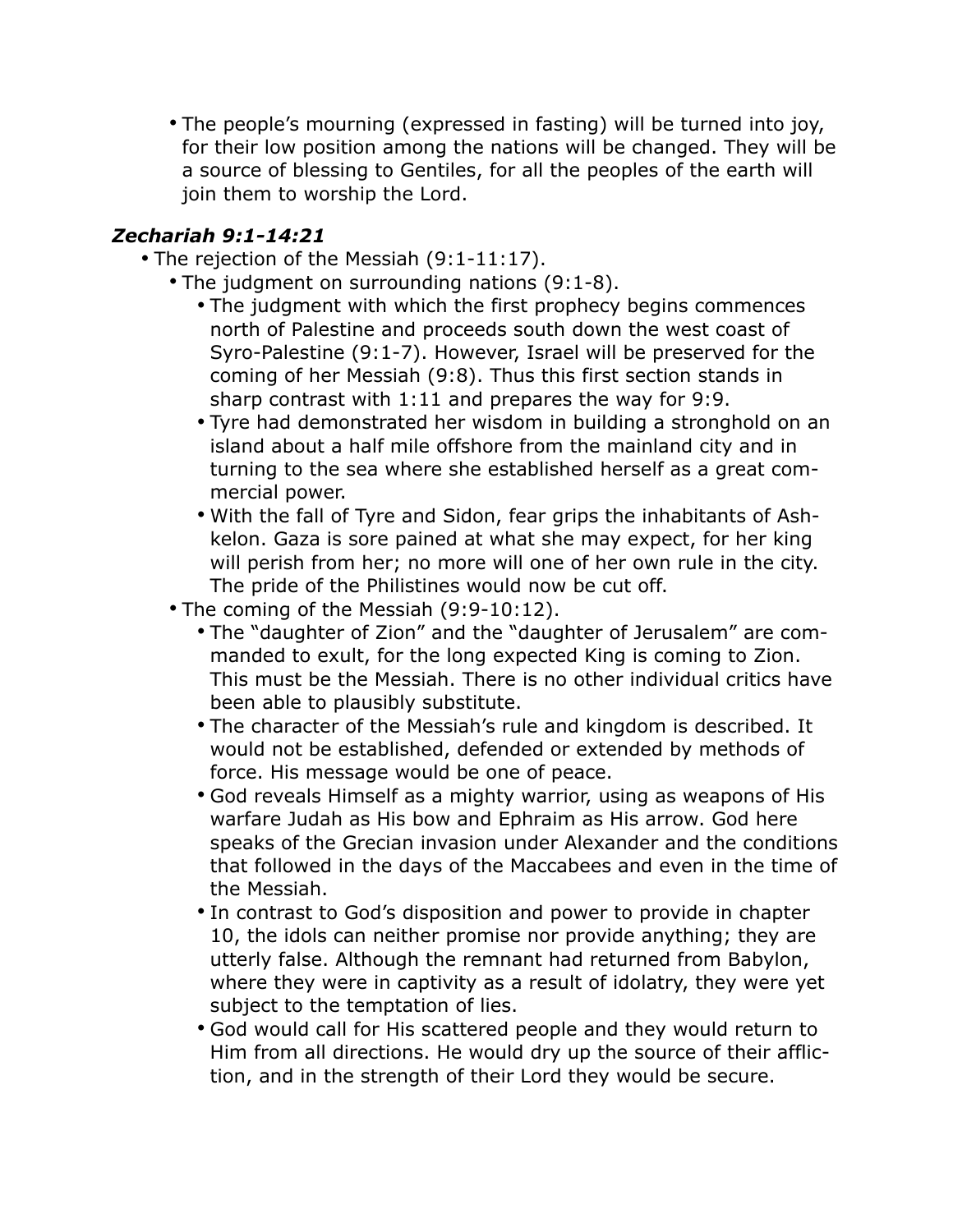- The rejection of the Messiah (11:1-17).
	- Lebanon is called upon to open its doors that the fire may devour its cedars. Lebanon had long stood as the northern entrance to the land of God's people and the way through which the destroyers would come. From Lebanon to Bashan to the Jordan, judgment and destruction would come.
	- Those who oppressed the flock, making themselves rich by their oppression, tried to offset their wicked conduct and inhumane treatment of the people by claiming that God had favored them and that, therefore, they were not guilty.
	- Because they rejected the shepherd, which constituted a rejection of what God was doing for them, the prophet announced three scourges by which they would be consumed: pestilence, sword and famine.
	- The prophet is instructed to take the instruments of an evil shepherd, a foolish one who is selfish, seeking honors and glory to himself. Most likely, this evil shepherd would be the kind of leader Israel would receive if they rejected God. They will have no interest in the people to visit those cut off, seek the scattered nor heal those who are wounded. Instead, they will feed themselves at the expense of the sheep, even tearing their hoofs in pieces.
- The reign of the Messiah (12:1-14:21).
	- The deliverance of Israel (12:1-13:9).
		- Jerusalem is pictured as a cup that the nations gather around, eager to partake of its contents, but as they drink from her, they become intoxicated and reel. Jerusalem is compared to a heavy, "burdensome stone" that the nations attempt to move but only hurt themselves in the process.
		- The Lord is the one who does the saving, the shielding or protecting and the destroying of enemies. He will make the feeblest among them like David, who was celebrated as a great warrior. God will be with them, will go before them, and will give them supernatural strength.
		- The strength through which God enables His saints to overcome and defeat their enemies is provided through His grace and their turning to Him in supplication. They had rejected God in the person of the shepherd, and now they "pierce" Him in the person of the Son (cf. John 19:37).
		- In the context of this section, three great events are brought together as of equal importance and so interrelated as to produce and effect salvation mutually. These are the piercing of the Lord  $(12:10)$ , the opening of the fountain for sin  $(13:1)$  and the smiting of the shepherd (13:7).